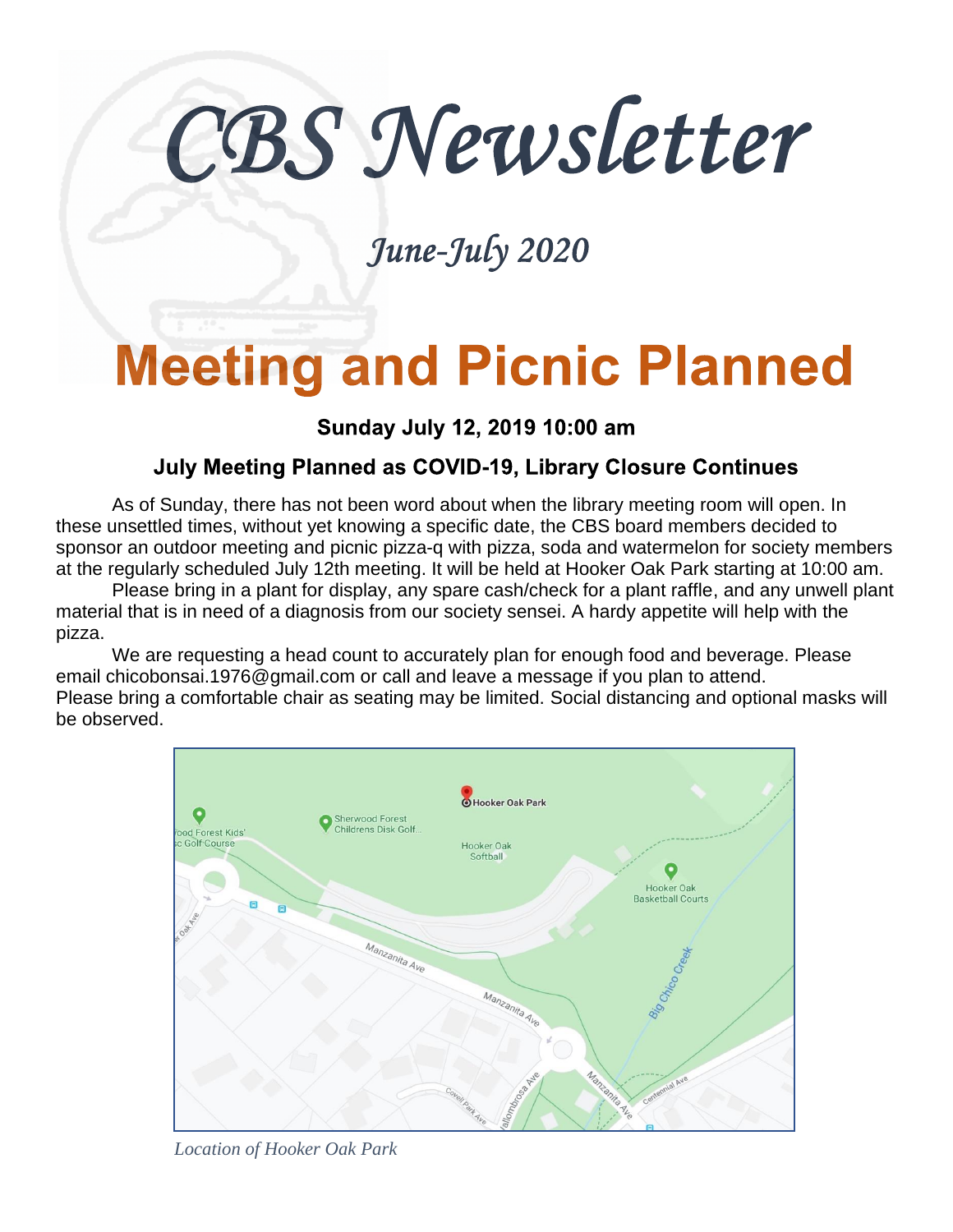#### What to Bring:

Time: Sunday July 12<sup>th</sup> at 10:00 am What to Bring:

- **Any Show Tree for Mini Show with Members**
- **Any plant material you need expert advice from our society sensei.**
- **Lucky rabbits' foot for member society raffle of bonsai material.**
- **Healthy appetite for society sponsored pizza, watermelon and soda. Please bring chairs as seating may be limited.**

• **We need a head count for the pizza. Please email [chicobonsai.1976@gmail.com](mailto:chicobonsai.1976@gmail.com) or call 530.321.1139 and leave your name to let us know if you plan on attending..** 

## **CBS Potpourri**

#### **Thoughts About Roberta [Walters]**

Roberta had a profound influence on my bonsai life as well as that of many others. She founded the Chico bonsai society along with the 'forgotten man' Leonard Brown and several others. Under Roberta's leadership the Chico club became one of the outstanding clubs of California.

Our Sunday afternoon meetings were highly organized. A topic was established for each meeting of the year, such as mixing potting soil, repotting, choosing a pot, fertilizing, etc. A knowledgeable member would research the subject and lead the discussion. Part of the meeting would be devoted to a beginner training program. This was led by Janet, Roberta's daughter. Janet sadly passed away some years back from a brain tumor I believe. This training session would take place in a corner of the spacious CARD hall where we used to have meetings

Roberta provided workshops with outstanding bonsai masters. Some would bring plant material and others you brought your own tree. It might be an all-day workshop or possibly half day followed by an afternoon demo. The demo tree would be raffled off. Some names of the artists that come to mind are Jim Barret, Jim Gremel. Lindsey Shiba, Roy Nagatoshi, Harry Hirao, Kathy Shaner etc. All top-quality bonsai masters. Kathy by the way studied five years in Japan and was the first woman in Japan to be awarded the title of bonsai master.

Roberta led the club on three or four outings every year. It could be up highway 70 looking for decomposed granite, a local creek looking for suiseki, bonsai nurseries like Maruyama, or the Mammoth Bazaar at Lake Merritt, Oakland. On one such outing we went to assist in preparing the Bonsai Garden North. The work was mostly digging and shoveling. Thereafter some members went down on their own to assist, led by Kirk Demarest. You can visit the Bonsai Garden North when you go to the Mammoth Bazaar. They are in the same complex at Lake Merritt. On all of these outings we would car pool. We would meet at Roberta's house in Gridley and divide up. No one was ever left behind.

*Random thoughts from Jerry Roche*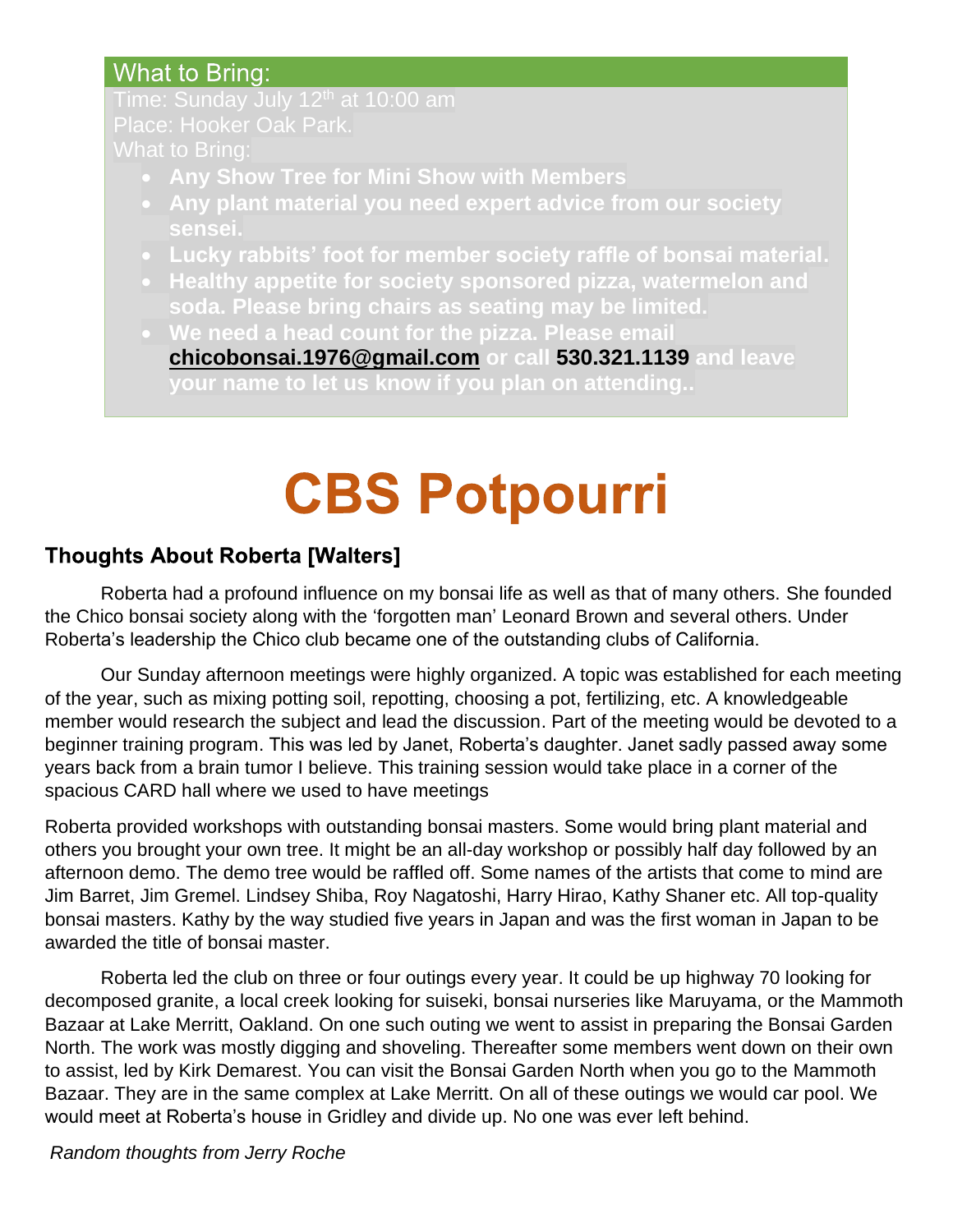

*Sketch 2002 Courtesy of Pat Gilmore*



*Golden State Bonsai Federation 2008 Courtesy of Pat Gilmore*



*Sketch 2002 Courtesy of Pat Gilmore*

#### **Bonsai Links**

Pat Gilmore provided the following online links for help with developing your bonsai skills:

- Eisei-en Bonsai / Bojorn Bjorholm <https://bjornbjorholm.com/>
- Bonsai Mirai / Ryan Neil <https://bonsaimirai.com/>
- Lotus Bonsai / Scott Chadd <http://www.lotusbonsai.com/>

#### The Three Amigo Chico Bonsai Sensei

Contact Pat, Ruben and Leo ready to go to answer questions about your bonsai plants.

- Patrick Gilmore gilappl@gmail.com
- Ruben Rodarte rubenrodarte123@gmail.com
- Leo Martinez LeoRMartin@gmail.com

#### **New Video Posted**

A new video, Basic Styling and Interview with Pat Gilmore is posted on the CBS website.

Go to this website address or click on this link: <https://www.chicobonsaisociety.org/videos>



#### **Board Meeting Summary 03 June 2020**

- Update of CBS bylaws update will soon be available for review and approval.
- Because of the COVID 19 and shutdown, election of new officers has been delayed until next year.

- Financial status of Chico Society as of April 2020:
- Checking Acct \$6941.31 Cash on Hand \$237.00 Total Assets \$7178.31